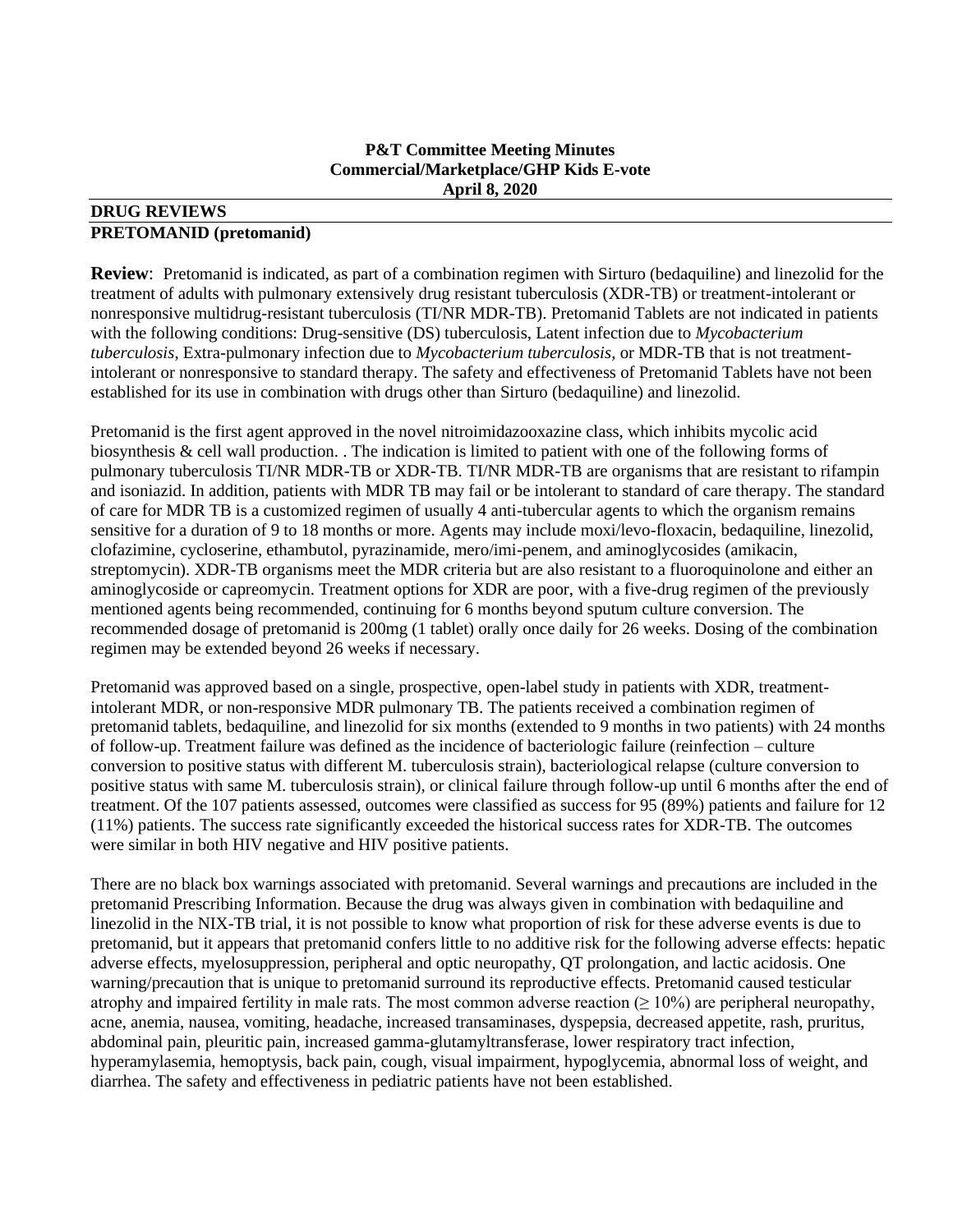A Clinical Review including Clinical Information, Efficacy Evidence, Safety Evidence, Other Considerations and a Financial Review Based on Cost Analysis were presented.

**Clinical Discussion:** No comments or questions. The committee unanimously voted to accept the recommendations as presented. None were opposed.

**Financial Discussion**: No comments or questions. The committee unanimously voted to accept the recommendations as presented. None were opposed.

**Outcome:** Pretomanid will be a pharmacy benefit. It is recommended that Pretomanid be added to the formulary at the Brand Preferred tier. Pretomanid will require a prior authorization with the following criteria:

- Prescription written by a physician specializing in infectious disease **AND**
- Medical record documentation of age greater or equal to 18 years **AND**
- Medical record documentation of pulmonary infection due to *Mycobacterium tuberculosis* **AND**
- Medical record documentation of one of the following:
	- o Extensively drug resistant tuberculosis (XDR-TB) **OR**
	- o Treatment-intolerant or nonresponsive multidrug-resistant tuberculosis (TI/NR MDR-TB) **AND**
- Medical record documentation that Pretomanid will be used in combination with Sirturo (bedaquiline) and linezolid

### **AUTHORIZATION DURATION:** 26 weeks

**QUANTITY LIMIT:** One (1) tablet per day

#### **NOTE:**

- TI/NR MDR-TB (Treatment-Intolerant or Nonresponsive Multi-Drug Resistant TB). MDR-TB organisms are resistant to rifampin and isoniazid and possibly additional agents.
- XDR-TB (Extensively Drug Resistant TB). These organisms are resistant to isoniazid, rifampin, and fluoroquinolones as well as either aminoglycosides and/or capreomycin.

Additional evidence of the criteria used to make this decision can be found in the drug review presented to the committee.

#### **REBLOZYL (luspatercept-aamt)**

**Review:** Reblozyl is a recombinant fusion protein which binds endogenous transforming growth factor (TGF)-beta super family ligands which leads to a decrease in Smad 2/3 signaling. Through inhibition of the Smad 2/3 pathway which is associated with impaired erythropoiesis, Reblozyl enhances the maturation of existing erythroid precursors. It is not a replacement for red blood cell transfusions but is intended to reduce the transfusion burden in patients with β-thalassemia major.

The efficacy of Reblozyl was investigated in the BELIEVE trial, a randomized, double blind, placebo-controlled trial in 336 adult patients with beta thalassemia requiring regular red blood cell transfusions (6-20 RBC units per 24 weeks) with no transfusion-free period greater than 35 days during that period. Patients were randomized 2:1 to receive Reblozyl or placebo plus best supportive care administered every three weeks as long as a reduction in transfusion requirement was observed.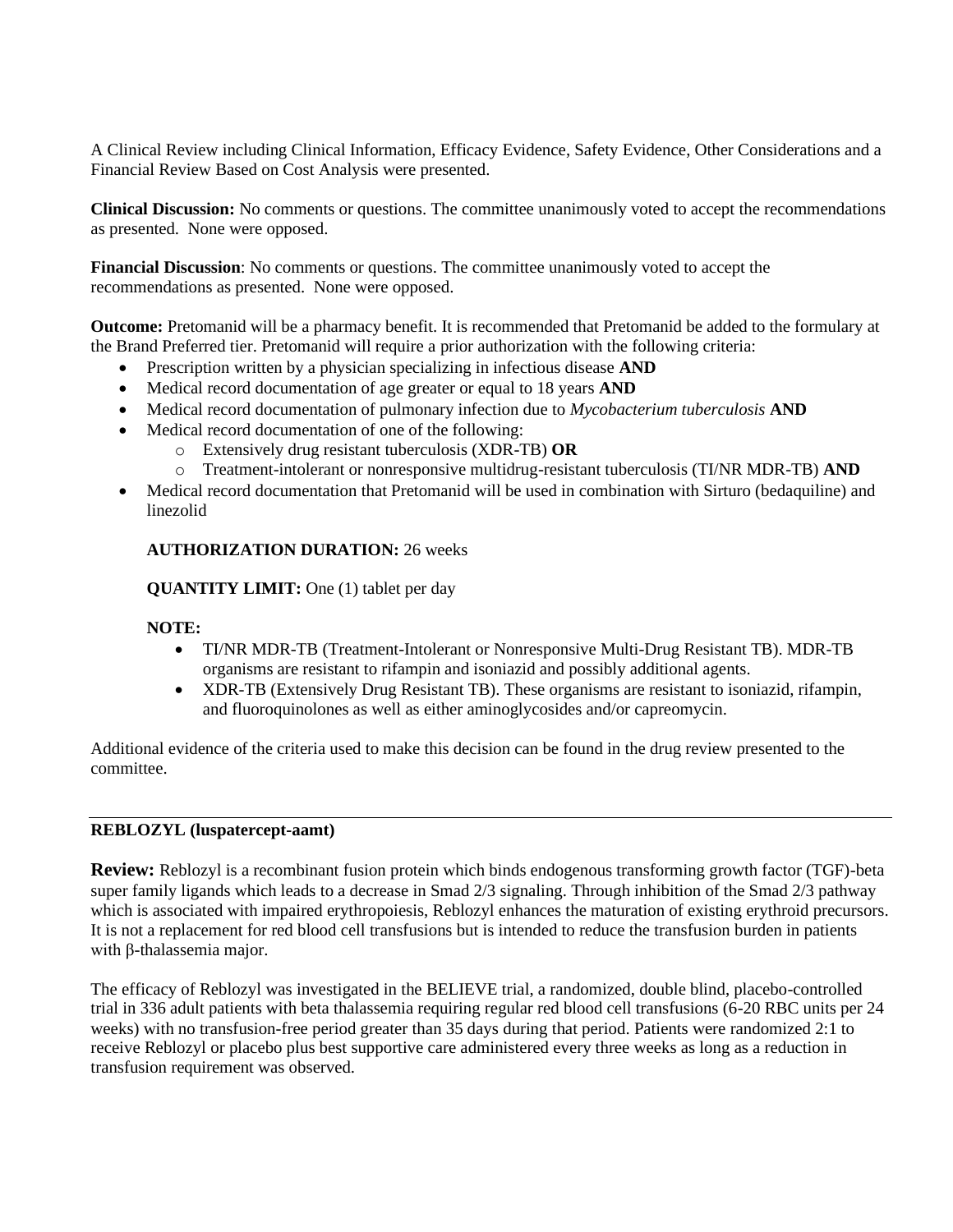Patients treated with Reblozyl had a statistically significant improvement in the primary efficacy endpoint, erythroid response defined as defined as  $\geq$  33% reduction from baseline in red blood cell transfusion burden with a reduction of at least two units from Week 13 to Week 24. Secondary endpoints measuring erythroid response at Week 37 to Week 48, and erythroid response with a  $\geq 50\%$  reduction from baseline in red blood cell transfusion burden at Week 13 to Week 24 and Week 37 to 48 also occurred in a statistically significant greater proportion of patients treated with Reblozyl compared to placebo.

During the BELIEVE trial, serious adverse reactions occurred in 3.6% of patients exposed to Reblozyl, including cerebrovascular accident and deep vein thrombosis. Permanent discontinuation due to adverse events occurred in 5.4% of patients, dosage reductions occurred in 2.7% of patients, and dose interruptions occurred in 15.2% of patients. The most common adverse events which occurred in at least 10% of patients were headache, bone pain, arthralgia, fatigue, cough, abdominal pain, diarrhea, and dizziness.

A Clinical Review including Clinical Information, Efficacy Evidence, Safety Evidence, Other Considerations and a Financial Review Based on Cost Analysis were presented.

**Clinical Discussion:** No comments or questions. The committee unanimously voted to accept the recommendations as presented. None were opposed.

**Financial Discussion**: No comments or questions. The committee unanimously voted to accept the recommendations as presented. None were opposed.

**Outcome:** Reblozyl is a medical benefit that should not be added to the Commercial/Marketplace/GHP Kids pharmacy formularies. The following prior authorization criteria should apply:

- Medical record documentation of age greater than or equal to 18 years **AND**
- Medical record documentation of diagnosis of beta thalassemia **AND**
- Medical record documentation that patient requires regular\* red blood cell (RBC) transfusions **AND**
- Medical record documentation of baseline number of transfusions and red blood cell (RBC) units required for the previous six (6) months **AND**
- Medical record recommendation that Reblozyl is being dosed consistent with FDA-approved labeling\*\*.

#### **NOTES:**

\*In clinical trials, regular red blood cell transfusions was considered to be 6 to 20 red blood cell units per 24 weeks with no transfusion-free period greater than 35 days.

\*\*Per current labeling: 1mg/kg every 3 weeks increasing to a maximum of 1.25mg/kg every 3 weeks after two doses if a reduction in transfusion burden is not seen. Dose should not exceed 1.25mg/kg every 3 weeks.

**AUTHORIZATION DURATION:** Approval will be given for an **initial duration of six (6) months**. After the initial six (6) month approval, subsequent approvals will be for a **duration of six (6) months**, requiring medical record documentation of:

- a decrease in red blood cell (RBC) transfusion burden **AND**
- Reblozyl is being dosed consistent with FDA-approved labeling\*\*

Ongoing subsequent approvals will be for a **duration of six (6) months**, requiring medical record documentation of:

- A sustained reduction of red blood cell (RBC) transfusion burden AND
- Reblozyl is being dosed consistent with FDA-approved labeling\*\*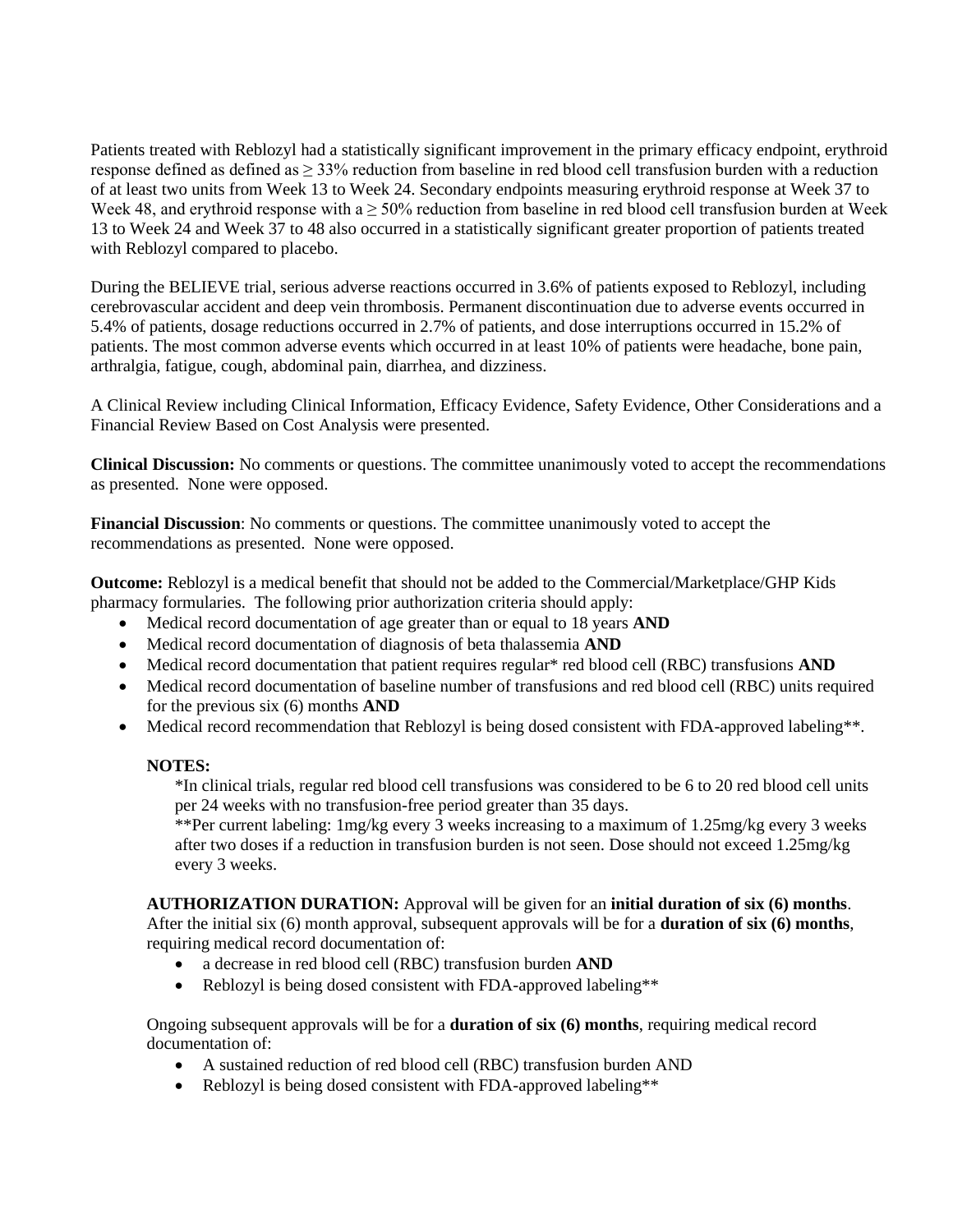**LIMITATIONS:** Reblozyl will no longer be covered if the patient does not experience a decrease in transfusion burden after nine (9) weeks of treatment (administration of three (3) doses) at the maximum dose level or if unacceptable toxicity occurs at any time.

Additional evidence of the criteria used to make this decision can be found in the drug review presented to the committee.

#### **VALTOCO (diazepam nasal spray)**

**Review:** Valtoco is an intranasal formulation of diazepam that can be administered by the caregiver in the outpatient setting indicated for acute treatment of intermittent, stereotypic episodes of frequent seizure activity (i.e., seizure clusters, acute repetitive seizures) that are distinct from a patient's usual seizure pattern in patients with epilepsy 6 years of age and older. Diazepam is thought to bind the benzodiazepine site of the GABA receptor, potentiating GABAergic neurotransmission. Valtoco is the third medication that is able to be used in emergency outpatient treatment of seizure clusters, following Nayzilam (midazolam nasal spray) and Diastat (diazepam rectal gel).

There were no clinical studies evaluating the efficacy of Valtoco. Approval of Valtoco was supported by the efficacy findings of clinical studies of diazepam rectal gel and pharmacokinetic studies comparing bioavailability of Valtoco to diazepam rectal gel and other formulations of diazepam. It was found that Valtoco is rapidly absorbed with comparable absorption between seizure and non-seizure periods and had a pharmacokinetic profile comparable to Diastat with less variability in the bioavailability.

The adverse event profile of Valtoco, apart from adverse events associated with the intranasal route of administration, is generally consistent with the known side effect profile of diazepam rectal gel and other antiepileptic medications. The most common reported adverse events during clinical trials were nasal congestion, nasal discomfort, epistaxis, and altered taste.

A Clinical Review including Clinical Information, Efficacy Evidence, Safety Evidence, Other Considerations and a Financial Review Based on Cost Analysis were presented.

**Clinical Discussion:** No comments or questions. The committee unanimously voted to accept the recommendations as presented. None were opposed

**Financial Discussion**: No comments or questions. The committee unanimously voted to accept the recommendations as presented. None were opposed

**Outcome:** Valtoco will be added to the Brand Preferred tier of the Commercial, Marketplace, and GHP Kids pharmacy formularies. No prior authorization will be required for patients 6 years of age and older, operationalized by an age-safety edit. For patients under 6 years of age, the following prior authorization criteria will apply. For all patients, the following quantity limits will apply:

- Medical record documentation age greater than or equal to 6 years **OR**
- Medical record documentation that the safety and effectiveness of use for the prescribed indication is supported by Food and Drug Administration (FDA) approval or adequate medical and scientific evidence in the medical literature **AND**
- For patients at least 2 years of age: medical record documentation of why diazepam rectal gel cannot be used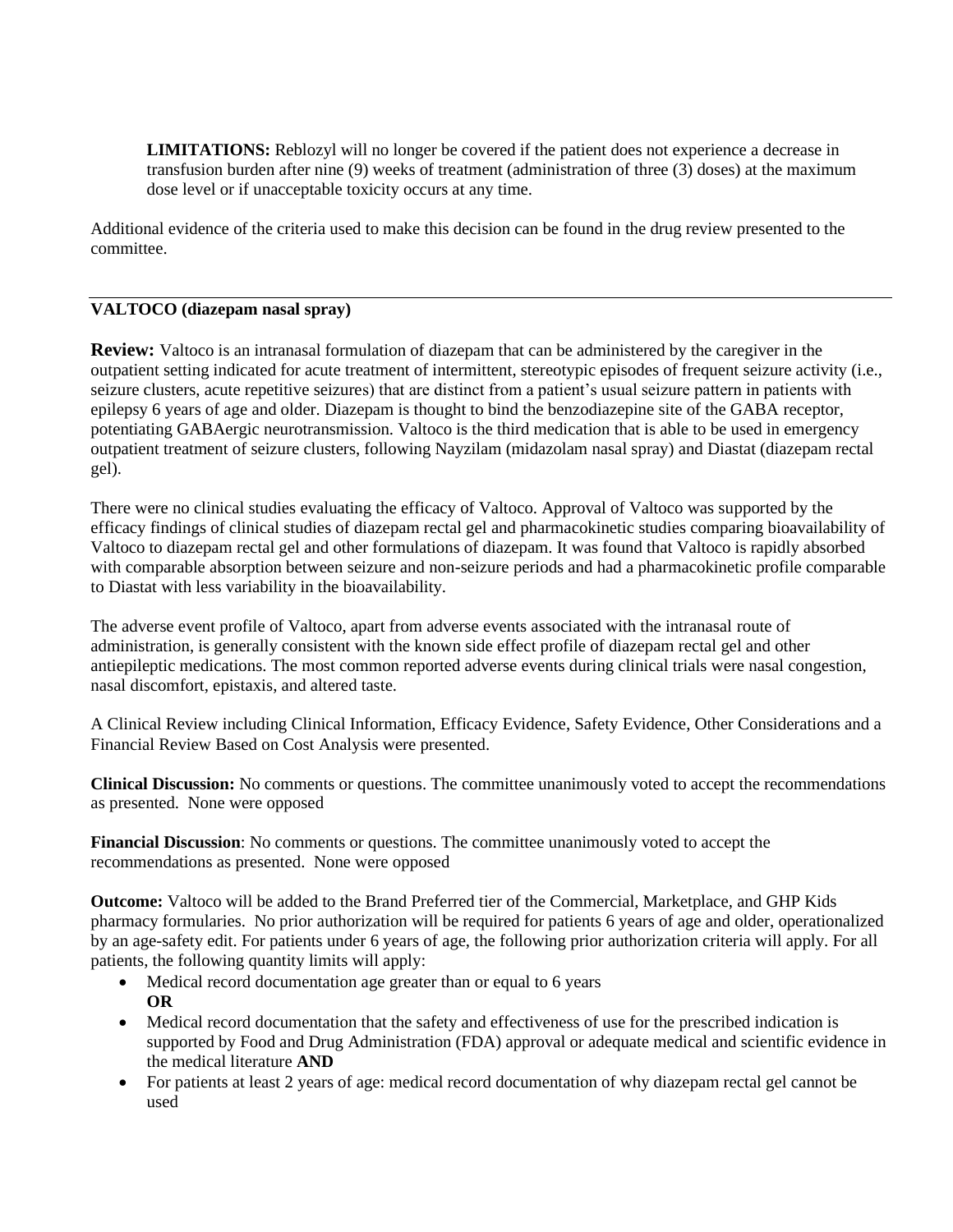## **QUANTITY LIMIT:** 10 nasal spray units per 30 days

Additional evidence of the criteria used to make this decision can be found in the drug review presented to the committee.

## **CAPLYTA (lumateperone)**

**Review:** Caplyta (lumateperone) is a novel agent that was approved for treatment of schizophrenia from two clinical trials, and it is currently being investigated for the use in bipolar depression. Caplyta is categorized as an atypical antipsychotic, which currently consists of Abilify (aripiprazole), Clozaril (clozapine), Risperdal (risperidone), Seroquel (quetiapine), Zyprexa (olanzapine), Geodon (ziprasidone), Invega (paliperidone), Latuda (lurasidone), Rexulti (brexpiprazole), Saphris (asenapine), Fanapt (iloperidone), and Vraylar (cariprazine).

Caplyta has a unique mechanism of action with substantially greater affinity for  $5-HT_2A$  receptors than D<sub>2</sub> receptors, and acts as a presynaptic partial agonist and postsynaptic antagonist at  $D<sub>2</sub>$  receptors with functional mesolimbic and mesocortical selectivity, inhibits reuptake of serotonin, and indirectly enhances glutamate neurotransmission.

Approval for use in schizophrenia was based from two 4-week, placebo-controlled, double-blinded trials that both had a primary outcome of change in baseline to day 28 in Positive and Negative Syndrome Scale (PANSS). Both trials assessed 2 strengths of Caplyta, but only 42 mg showed significance. One study included an active-control arm with risperidone 4 mg. Anecdotally, the efficacy of Caplyta 42 mg was just about that of risperidone and provided more benefit for negative and depressive symptoms, but the study was not designed to be a head to head trial. Caplyta side effects were comparable to placebo, except for causing more sedation/somnolence. The selective mechanism of action allows Caplyta to avoid the class wide adverse effects of antipsychotics such as tardive dyskinesia, extrapyramidal side effects, metabolic changes (diabetes, weight gain, dyslipidemia) and QTc interval prolongation. However, Caplyta has an extensive warnings/precautions list due to the medication class and a black boxed warning of increased mortality in elderly patients with dementia related psychosis.

A Clinical Review including Clinical Information, Efficacy Evidence, Safety Evidence, Other Considerations and a Financial Review Based on Cost Analysis were presented.

**Clinical Discussion:** No comments or questions. The committee unanimously voted to accept the recommendations as presented. None were opposed.

**Financial Discussion**: No comments or questions. The committee unanimously voted to accept the recommendations as presented. None were opposed.

**Outcome:** Caplyta is a pharmacy benefit. Caplyta will be added to the Commercial, Marketplace, and GHP Kids formularies at the Brand Non-Preferred tier. Caplyta will require a prior authorization with the following criteria:

- Medical record documentation of schizophrenia **AND**
- Medical record documentation of age greater than or equal to 18 years **AND**
- Medical record documentation of therapeutic failure on, intolerance to, or contraindication to two formulary atypical antipsychotics (olanzapine, risperidone, quetiapine, ziprasidone, aripiprazole)

**QUANTITY LIMIT:** 1 capsule per day

Additional evidence of the criteria used to make this decision can be found in the drug review presented to the committee.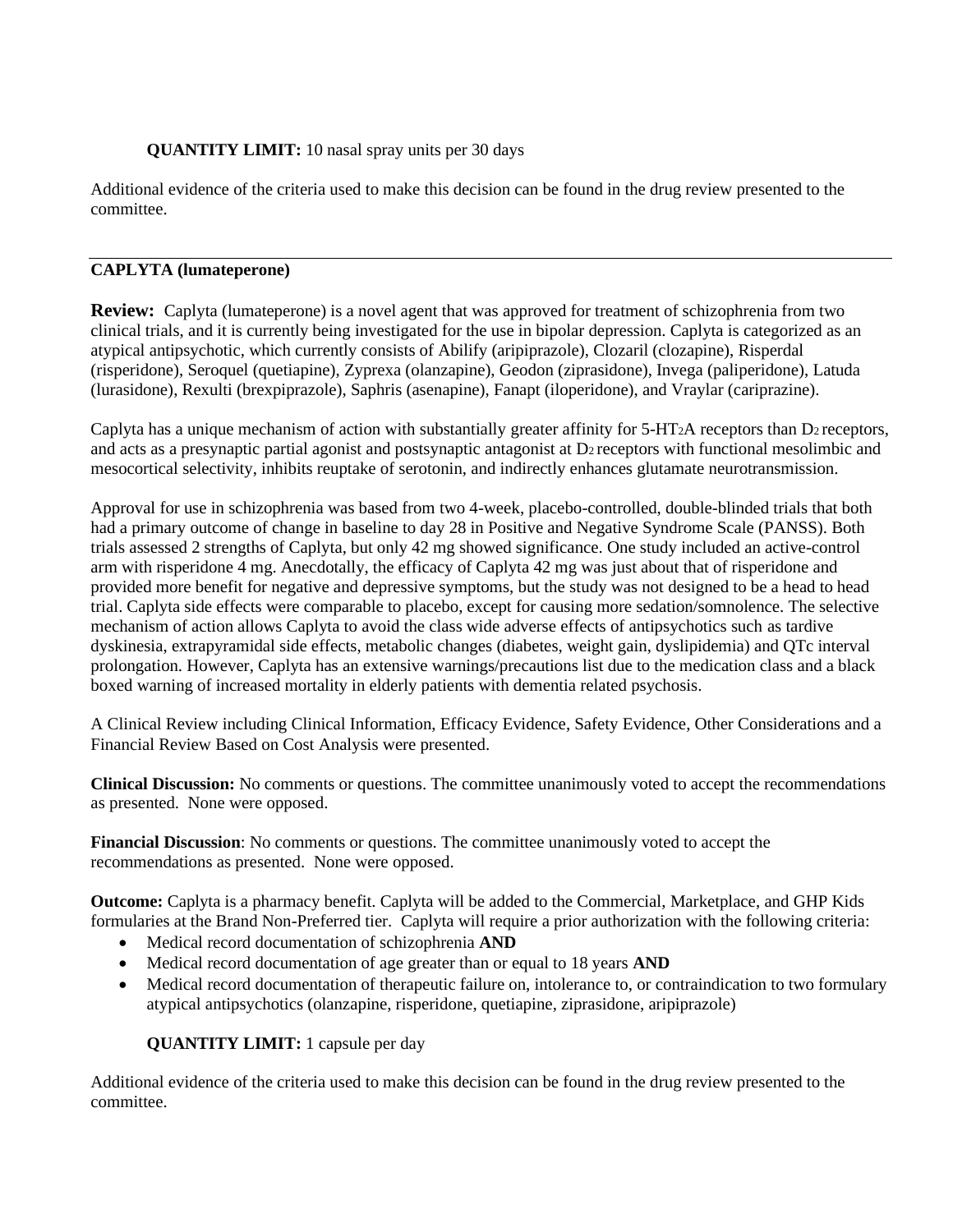## **FAST FACTS CRYSVITA (burosumab-twza)**

**Updated Indication:** Crysvita is a fibroblast growth factor 23 (FGF23) blocking antibody indicated for the treatment of X-linked hypophosphatemia (XLH) in adult and pediatric patients 6 months of age and older.

Previously it was indicated in patients 1 year and older.

**Current formulary status:** Medical Benefit requiring a prior authorization

**Recommendation:** There are no changes needed to the current formulary placement, quantity limit, and authorization duration. The following changes are recommended to the prior authorization criteria to Medical Benefit Policy 182.0 to incorporate the new age indication.

• Medical record documentation that the patient is at least  $\frac{1}{1}$  year 6 months of age or older AND

**Discussion:** No comments or questions.

**Outcome:** The committee unanimously voted to accept the recommendations as presented. None were opposed.

Additional evidence of the criteria used to make this decision can be found in the drug review presented to the committee.

## **ORENITRAM (trepostinil)**

**Updated Indication:** Orenitram is now indicated for the treatment of pulmonary arterial hypertension (PAH) (WHO Group 1) to delay disease progression and to improve exercise capacity. The studies that established effectiveness included predominately patients with WHO functional class II-III symptoms and etiologies of idiopathic or heritable PAH (66%) or PAH associated with connective tissue disease (26%).

Previously it was only indicated to improve exercise capacity in patients with pulmonary arterial hypertension (PAH) (WHO Group 1). The study that established effectiveness included predominately patients with WHO functional class II-III symptoms and etiologies of idiopathic or heritable PAH (75%) or PAH associated with connective tissue disease (19%).

#### **Current formulary status:** Non-formulary

**Recommendation:** There are no changes to the dosage of Orenitram with the new indication, so no changes are recommended to the current quantity limits. There are no changes recommended to the formulary placement of Orenitram. It is recommended that the following changes be made to Commercial Policy 335.0 to incorporate the new indication for Orenitram:

- Medical record documentation that Orenitram is prescribed by a cardiologist or pulmonologist **AND**
- Medical record documentation of age greater than or equal to 18 years **AND**
- Medical record documentation of World Health Organization (WHO) Group 1 pulmonary arterial hypertension **AND**
- Medical record documentation of World Health Organization (WHO) functional class II or III symptoms **AND**
- Medical record documentation of a baseline 6-minute walking distance **AND**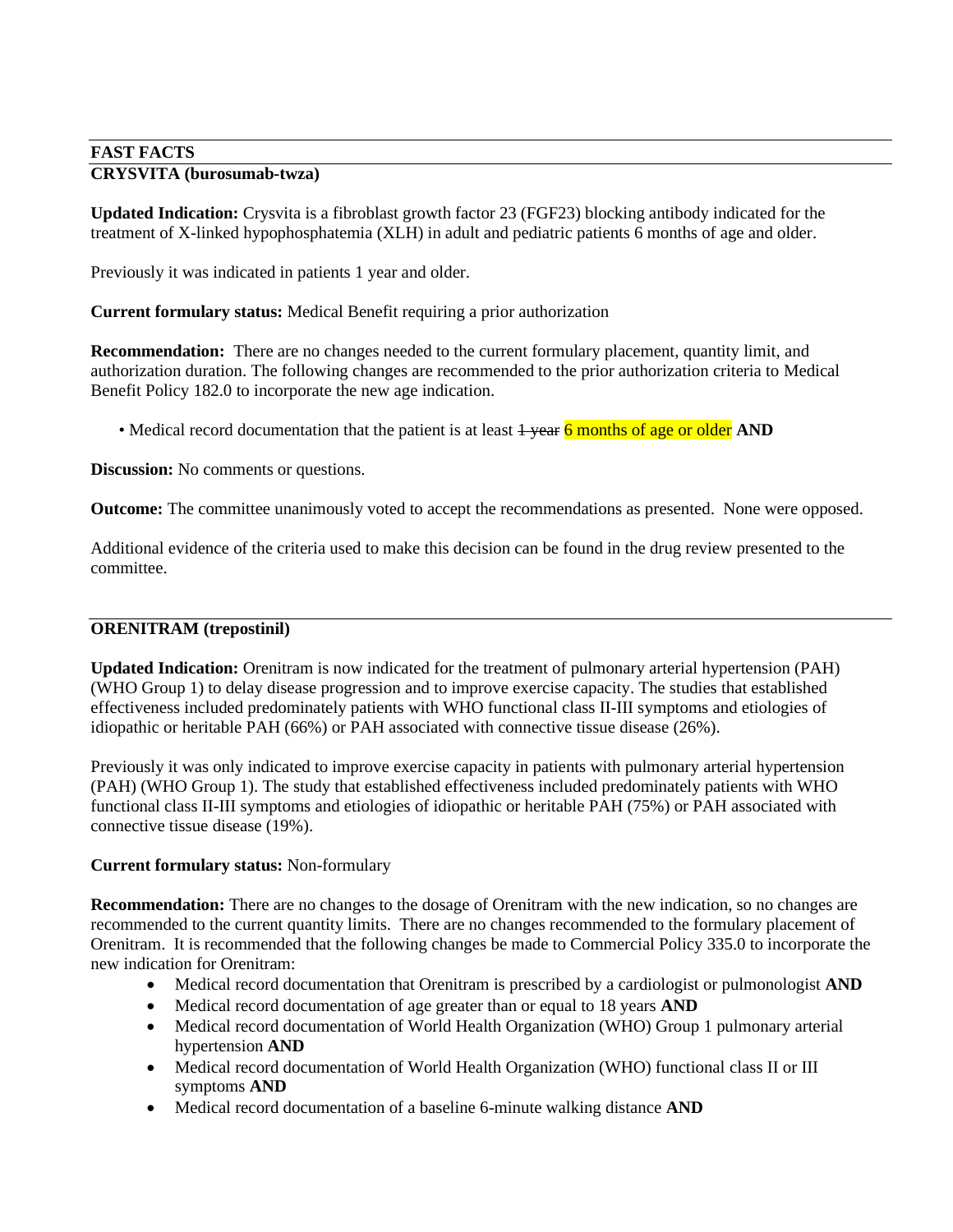- Medical record documentation that Orenitram is not being used in combination with endothelin receptor antagonists (ambrisentan ([Letairis], bosentan [Tracleer], or macitentan [Opsumit]) or PDE5 inhibitors (sildenafil [Revatio] or tadalafil [Adcirca]) **AND**
- Medical record documentation of therapeutic failure on, intolerance to, or contraindication to Uptravi<sup>\*</sup>

**QUANTITY LIMIT:** 34 day supply per fill

**AUTHORIZATION DURATION:** If approved, Orenitram will require reauthorization every 6 months. At that point, the following criteria should apply:

- Medical record documentation of a 6-minute walking distance improved from baseline **OR**
- Medical record documentation that Orenitram is not being used in combination with endothelin receptor antagonists (ambrisentan ([Letairis], bosentan [Tracleer], or macitentan [Opsumit]) or PDE5 inhibitors (sildenafil [Revatio] or tadalafil [Adcirca])
- Medical record documentation lack of progression in the signs and symptoms of pulmonary arterial hypertension on six (6) months of treprostinil therapy.

**Discussion:** No comments or questions.

**Outcome:** The committee unanimously voted to accept the recommendations as presented. None were opposed

Additional evidence of the criteria used to make this decision can be found in the drug review presented to the committee.

#### **SABRIL (vigabatrin)**

**Updated Indication:** Sabril is now indicated for refractory complex partial seizures as adjunctive therapy in patients 2 years of age and older who have responded inadequately to several alternative treatments. Sabril is not indicated as a first-line agent.

Previously it was indicated for refractory complex partial seizures in patients at least 10 years of age and for infantile spasms in patients 1 month to 2 years of age.

**Current formulary status:** Vigabatrin is available on generic tier, requiring a prior authorization.

**Recommendation:** There are no changes needed to the formulary placement of Sabril/Vigabatrin. The Commercial Policy 201.0 for Vigabatrin should be updated as follows:

- Medical record documentation that vigabatrin is prescribed by a neurologist **AND**
- Medical record documentation of therapeutic failure on, contraindication to or intolerance to all formulary alternatives **OR**
- Medical record documentation that vigabatrin is being used for Refractory Complex Partial Seizures and both of the following:
	- o Documentation that vigabatrin is being used concomitantly with another seizure control medication **AND**
	- $\circ$  Documentation of therapeutic failure on, contraindication to or intolerance to three (3) formulary alternatives

**OR**

Medical record documentation of use for infantile spasms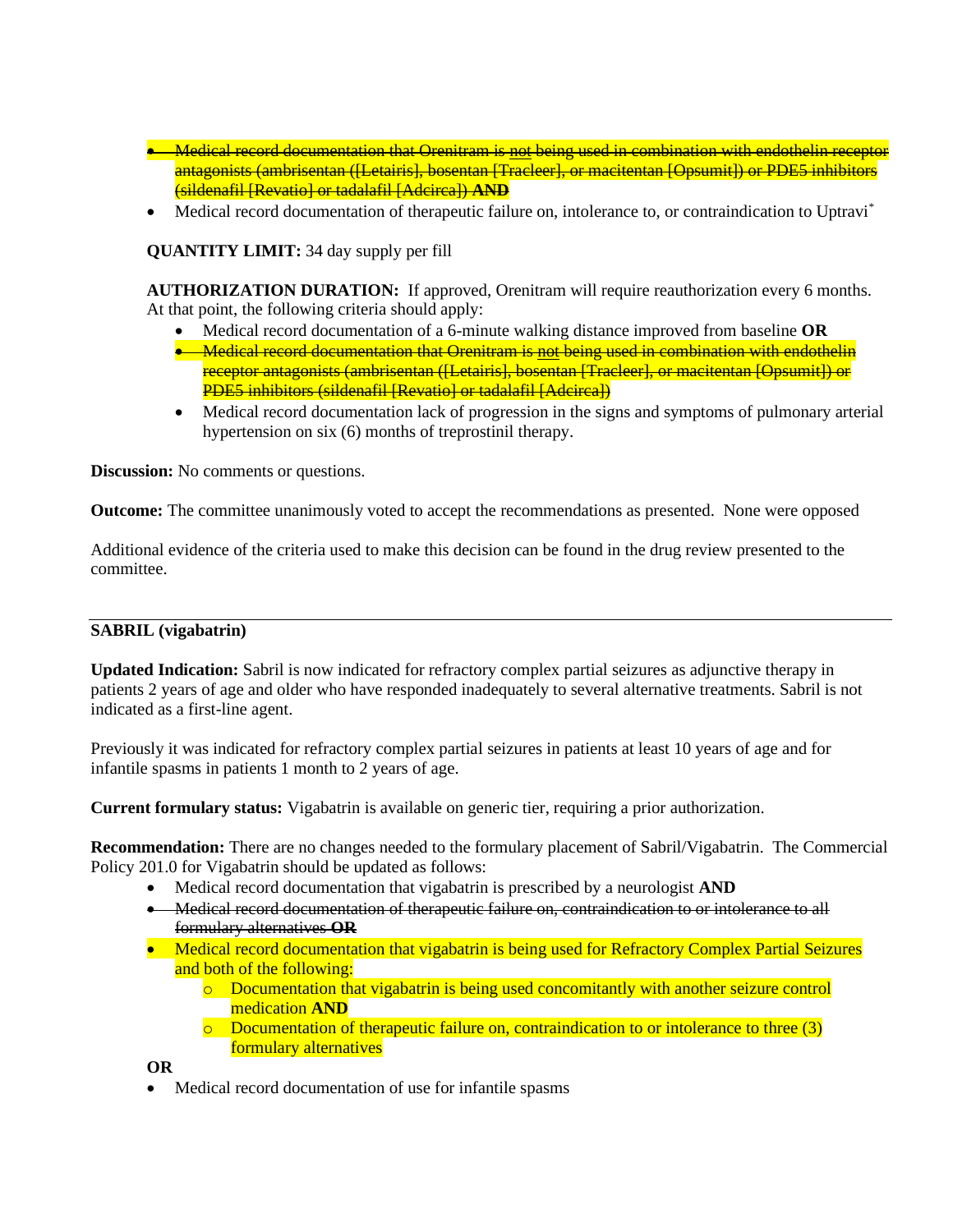#### **FORMULARY ALTERNATIVES:**

**Greater than or equal to 2 years:** carbamazepine, carbamazepine ER, lamotrigine, phenytoin, topiramate **Greater than or equal to 3 years: gabapentin Greater than or equal to 4 years:** levetiracetam **Greater than or equal to 10 years:** divalproex, divalproex ER, valproic acid **Greater than or equal to 12 years:** tiagabine **Greater than or equal to 14 years:** felbamate **Greater than or equal to 16 years:** zonisamide

**Discussion:** No comments or questions.

**Outcome:** The committee unanimously voted to accept the recommendations as presented. None were opposed.

Additional evidence of the criteria used to make this decision can be found in the drug review presented to the committee.

### **STELARA (ustekinumab)**

**Updated Indication:** Stelara is a human interleukin-12 and -23 antagonist now indicated for the treatment of adult patients with moderately to severely active ulcerative colitis.

Previously, Stelara was indicated in adult patients with active psoriatic arthritis and moderately to severely active Crohn's disease and in adult and pediatric patients with moderate to severe plaque psoriasis.

**Current formulary status:** Medical Benefit requiring prior authorization (vial for IV infusion, single-dose vial for subcutaneous administration) or pharmacy benefit on Specialty tier requiring prior authorization (prefilled syringes)

**Recommendation:** No changes are recommended to the formulary placement of Stelara. It is recommended the following criteria, authorization duration, and quantity limit be added to Medical Benefit Policy 75.0 Stelara and Commercial Policy 318.0 Stelara to incorporate the ulcerative colitis indication:

- Medical record documentation that Stelara is prescribed by a gastroenterologist **AND**
- Medical record documentation of age greater than or equal to 18 years **AND**
- Medical record documentation of a diagnosis of moderately to severely active ulcerative colitis **AND**
- Medical record documentation of an intolerance to, contraindication to, or therapeutic failure on a minimum 3 month trial of: Humira\*, Entyvio\*, and infliximab (or biosimilar)\* **AND**
- Medical record documentation of Stelara 130 mg vials as IV infusion (for induction therapy) OR Stelara 90 mg syringes (for maintenance therapy) being prescribed **AND**
- Medical record documentation that Stelara is not being used concurrently with a tumor necrosis factor (TNF) blocker or other biologic agent

**AUTHORIZATION DURATION:** Approval will be given for an initial duration of six (6) months. For continuation of coverage, medical record documentation of clinical improvement or lack of progression in the signs and symptoms of ulcerative colitis on six (6) months of Stelara therapy is required.

After the initial six (6) month approval, subsequent approvals for coverage will be for a duration of one (1) year. Reevaluation of coverage will be every one (1) year requiring medical record documentation of continued or sustained improvement in the signs and symptoms of ulcerative colitis while on Stelara therapy.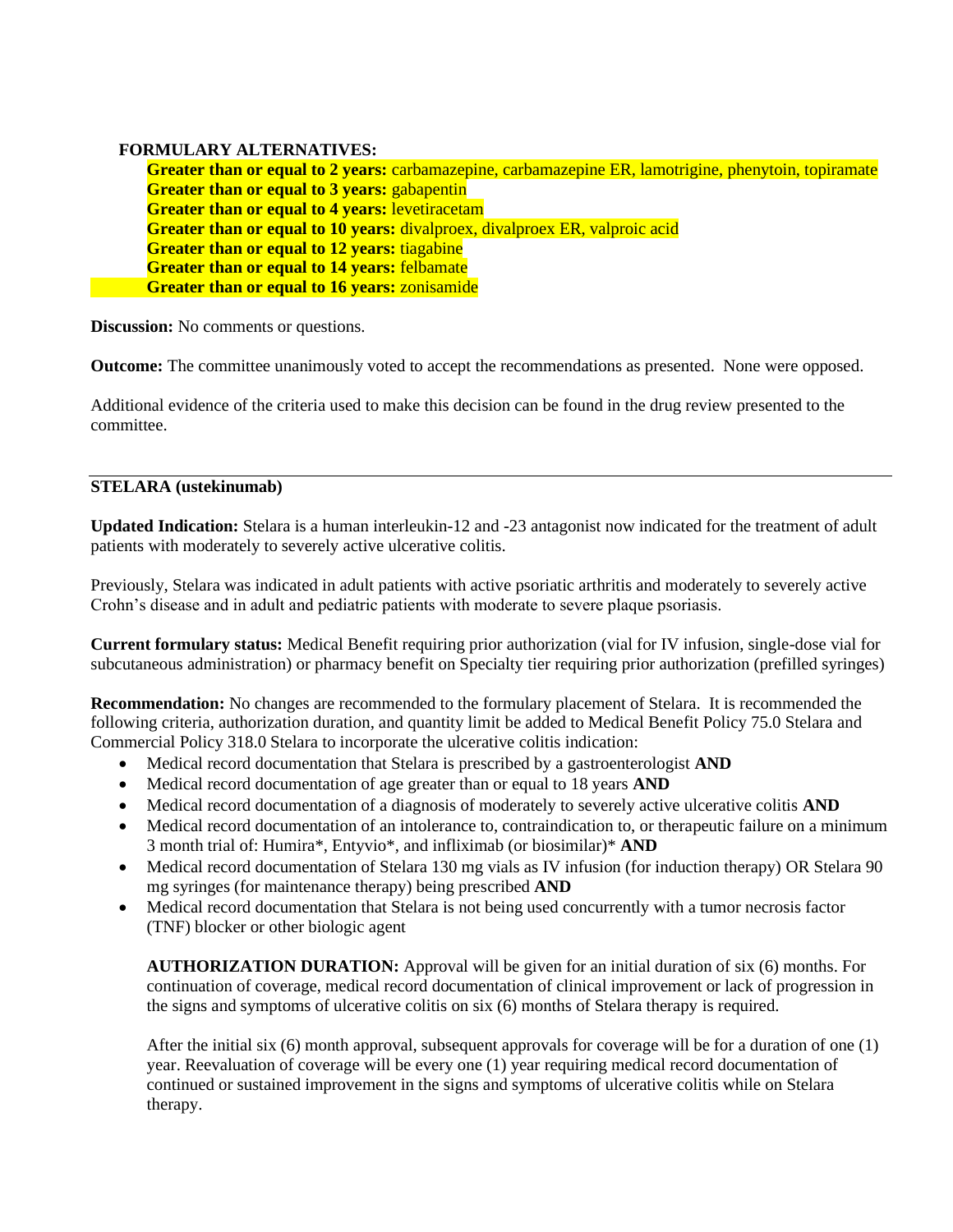| Initial – One Time, RX count 1 | <b>Remainder/Subsequent</b>                                                               |
|--------------------------------|-------------------------------------------------------------------------------------------|
| 104 mL per 56 days             | QL: 1 mL per 56 days<br>Max quantity supply:1<br>Min day supply: 56<br>Max day supply: 56 |

# **QUANTITY LIMIT/AUTHORIZATION PARAMETERS:**

**NOTE:** Stelara 45 mg syringe is not indicated for use in ulcerative colitis.

#### **Other Recommendations:**

It is recommended to update the quantity limits for Stelara for plaque psoriasis, psoriatic arthritits, and Crohn's disease in Medical Benefit Policy 75.0 as follows:

#### **Medical Benefit Policy 75.0 Stelara**

#### **Quantity limit (Plaque Psoriasis):**

| If requesting a dose for<br>patient weight:                             | Initial 6 month authorization                                                                                                                                | Subsequent 12 month<br>authorization                        |
|-------------------------------------------------------------------------|--------------------------------------------------------------------------------------------------------------------------------------------------------------|-------------------------------------------------------------|
| Less than 60 kg                                                         | Facets RX Count: 135<br>MedImpact QL: One-time, one week<br>authorization: 0.5 mL per 28 days<br>Remainder of 6 month authorization:<br>$0.5$ mL per 84 days | Facets RX Count: 225<br>MedImpact QL: 0.5 mL per 84<br>days |
| Greater than or equal to<br>$60 \text{ kg}$ to $100 \text{ kg}$ or less | Facets RX Count: 135<br>MedImpact QL: One-time, one week<br>authorization: 0.5 mL per 28 days<br>Remainder of 6 month authorization:<br>$0.5$ mL per 84 days | Facets RX Count: 225<br>MedImpact QL: 0.5 mL per 84<br>days |
| Greater than 100 kg                                                     | Facets RX Count: 270<br>MedImpact QL: One-time, one week<br>authorization: 1 mL per 28 days<br>Remainder of 6 month authorization:<br>1 mL per 84 days       | Facets RX Count: 450<br>MedImpact QL: 1 mL per 84<br>days   |

#### **Quantity limit (Psoriatic Arthritis):**

| If requesting a dose for<br>patient weight: | Initial 6 month authorization                                                                                                                                | <b>Subsequent 12 month</b><br>authorization                 |
|---------------------------------------------|--------------------------------------------------------------------------------------------------------------------------------------------------------------|-------------------------------------------------------------|
| $100 \text{ kg}$ or less                    | Facets RX Count: 135<br>MedImpact QL: One-time, one week<br>authorization: 0.5 mL per 28 days<br>Remainder of 6 month authorization:<br>$0.5$ mL per 84 days | Facets RX Count: 225<br>MedImpact QL: 0.5 mL per 84<br>days |
| Greater than 100 kg                         | Facets RX Count: 270<br>MedImpact QL: One-time, one week<br>authorization: 1 mL per 28 days<br>Remainder of 6 month authorization:<br>1 mL per 84 days       | Facets RX Count: 450<br>MedImpact QL: 1 mL per 84<br>days   |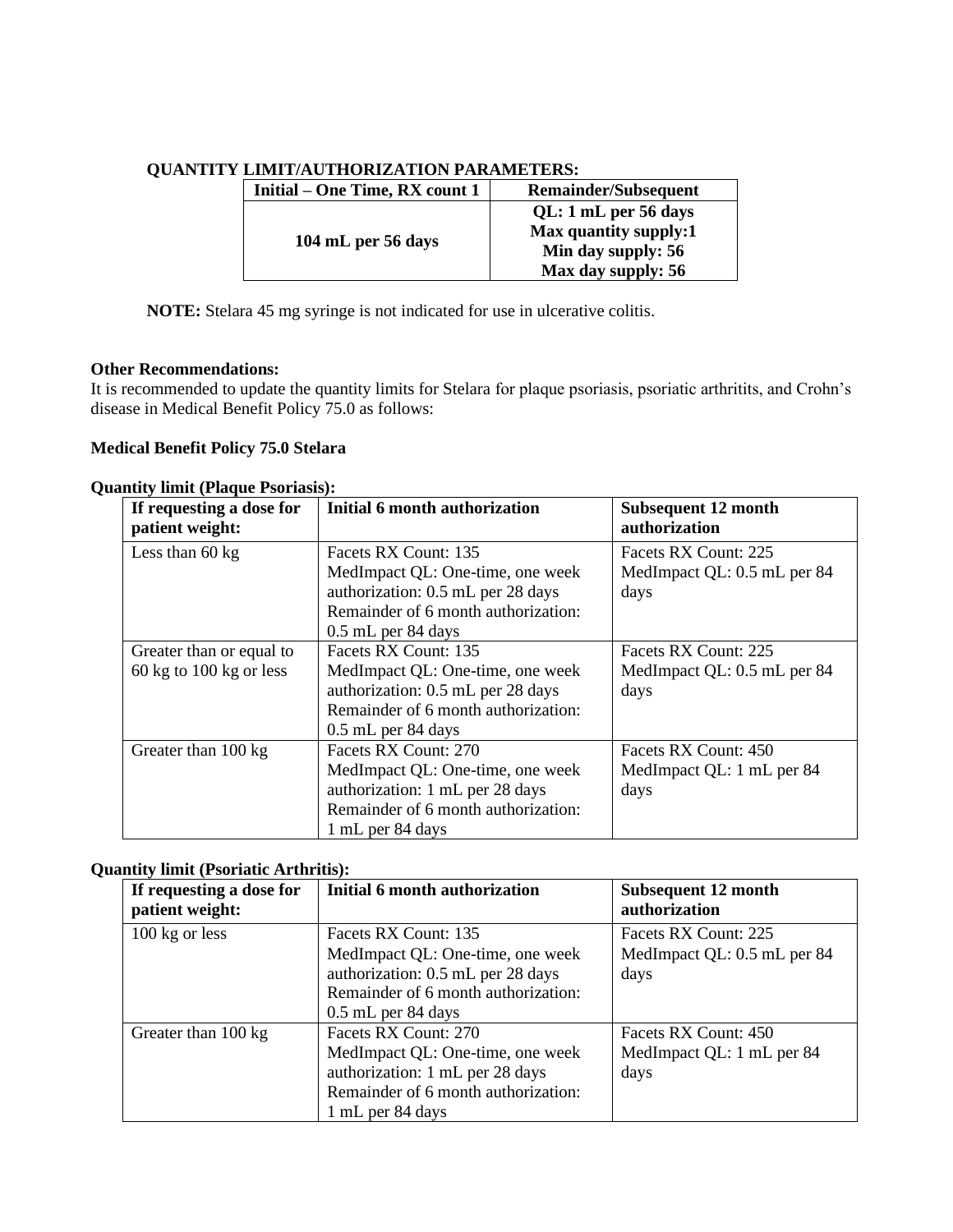## **4. Crohn's Disease (CD)**

- Prescription must be written by a gastroenterologist **AND**
- Member must be at least 18 years of age **AND**
- Medical record documentation of moderately to severely active Crohn's disease **AND**
- Medical record documentation that Stelara is not being used concurrently with a TNF blocker or other biologic agent **AND**
- Medical record documentation of an intolerance to, contraindication to, or therapeutic failure on a minimum 3-month trial of three  $(3)$  of the following medications: Humira\*, Cimzia\*, Entyvio\*, infliximab (Remicade) or Inflectra) (or biosimilar) \*, or Tysabri\* **AND**
- Medical record documentation of Stelara 130mg vials as IV infusion (for induction therapy) OR Stelara 90mg syringes (for maintenance therapy) being prescribed.

## **Quantity limit (Crohn's disease):**

## **Initial Authorization:**

- One-time authorization:
	- o Facets Rx Count: 520 (J3358 Ustekinumab IV)
	- o MedImpact Quantity Limit: 104 mL per 56 days GPID for Stelara 130 mg vial
- Remainder of initial authorization:
	- o Facets RX Count: 270 (J3357 Ustekinumab SQ [if requested through medical])
	- o MedImpact Quantity limit: 1mL per 56 days GPID for Stelara 90mg Syringe

## **Subsequent Authorizations:**

- Facets RX Count: 630 (J3357 Ustekinumab SQ [if requested through medical])
- MedImpact Quantity limit: 1 mL per 56 days GPID for Stelara 90mg Syringe

It is recommended to update the quantity limits for Stelara for Crohn's disease for the Commercial Policy 318.0 as follows:

## **Commercial Policy 318.0 Stelara**

## **Crohn's Disease**

- Medical record documentation that Stelara is prescribed by a gastroenterologist **AND**
- Medical record documentation of age greater than or equal to 18 years **AND**
- Medical record documentation of a diagnosis of moderately to severely active Crohn's disease **AND**
- Medical record documentation of an intolerance to, contraindication to, or therapeutic failure on a minimum 3 month trial of three (3) of the following medications: Humira\*, Cimzia\*, Entyvio\*, infliximab **(Remicade**) or Inflectra) (or biosimilar) \*, or Tysabri\* **AND**
- Medical record documentation of Stelara 130 mg vials as IV infusion (for induction therapy) OR Stelara 90 mg syringes (for maintenance therapy) being prescribed **AND**
- Medical record documentation that Stelara is not being used concurrently with a tumor necrosis factor (TNF) blocker or other biologic agent

| Initial – One Time, RX count 1 | <b>Remainder/Subsequent</b> |  |
|--------------------------------|-----------------------------|--|
|                                | QL: 1 mL per 56 days        |  |
| 104 mL per 56 days             | Max quantity supply:1       |  |
|                                | Min day supply: 56          |  |
|                                | Max day supply: 56          |  |

## **QUANTITY LIMIT/AUTHORIZATION PARAMETERS:**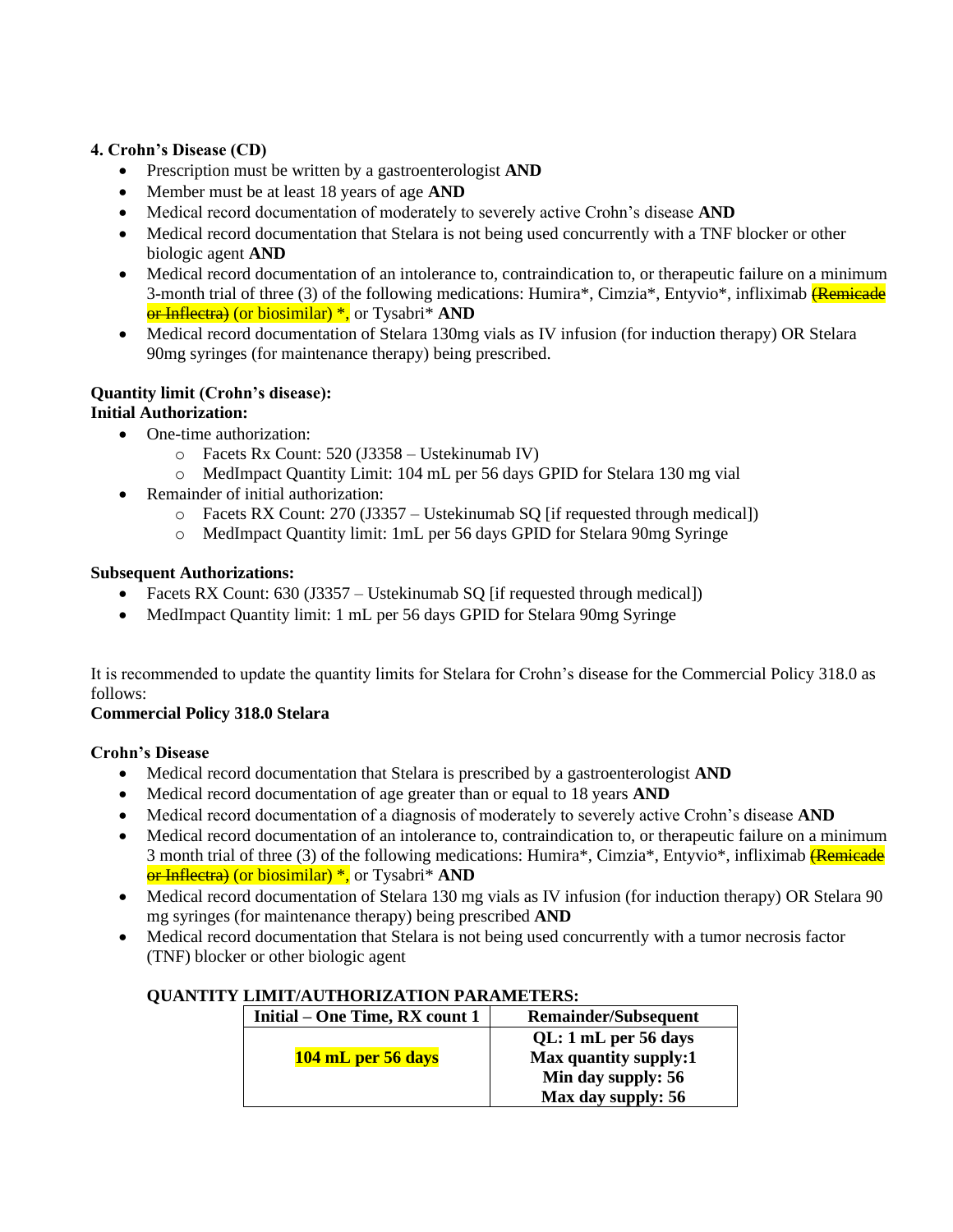**Discussion:** No comments or questions.

**Outcome:** The committee unanimously voted to accept the recommendations as presented. None were opposed.

Additional evidence of the criteria used to make this decision can be found in the drug review presented to the committee.

#### **ULTOMIRIS (ravulizumab-cwvz)**

**Updated Indication:** Ultomiris is a complement inhibitor now indicated for the treatment of adults and pediatric patients one month of age and older with atypical hemolytic uremic syndrome (aHUS) to inhibit complementmediated thrombotic microangiopathy (TMA).

**Current formulary status:** Medical Benefit requiring a prior authorization

**Recommendation:** There are no changes recommended to the current formulary placement of Ultomiris. It is recommended to add the following prior authorization criteria to incorporate the new indication:

## **Paroxysmal Nocturnal Hemoglobinuria (PNH)**

- Prescription is written by a hematologist AND
- Medical record documentation of 18 years of age or older AND
- Medical record documentation of diagnosis of paroxysmal nocturnal hemoglobinuria (PNH) AND
- Medical record documentation of patient being vaccinated with the meningococcal vaccine
- Physician documentation of one of the following:
	- o member is transfusion-dependent (i.e., has at least 1 transfusion in the 24 months prior to initiation of ravulizumab due to documented hemoglobin less than 7 g/dL in persons without anemic symptoms or less than 10 g/dL in persons with symptoms from anemia) prior to initiation of ravulizumab treatment OR
	- o there is a significant adverse impact on the insured individual's health such as end organ damage or thrombosis without other cause.

#### **Atypical Hemolytic Uremic Syndrome (aHUS)**

• Medical record documentation of a diagnosis of atypical hemolytic uremic syndrome (aHUS) *(Ultomiris is used to inhibit complement-mediated thrombotic microangiopathy)*

**AUTHORIZATION DURATION:** Initial approval will be for 6 months or less if the reviewing provider feels it is medically appropriate. Subsequent approvals will be for an additional 6 months or less if the reviewing provider feels it is medically appropriate and will require medical record documentation of continued disease improvement or lack of disease progression. The medication will no longer be covered if patient experiences toxicity or worsening of disease.

**Discussion:** No comments or questions

**Outcome:** The committee unanimously voted to accept the recommendations as presented. None were opposed.

Additional evidence of the criteria used to make this decision can be found in the drug review presented to the committee.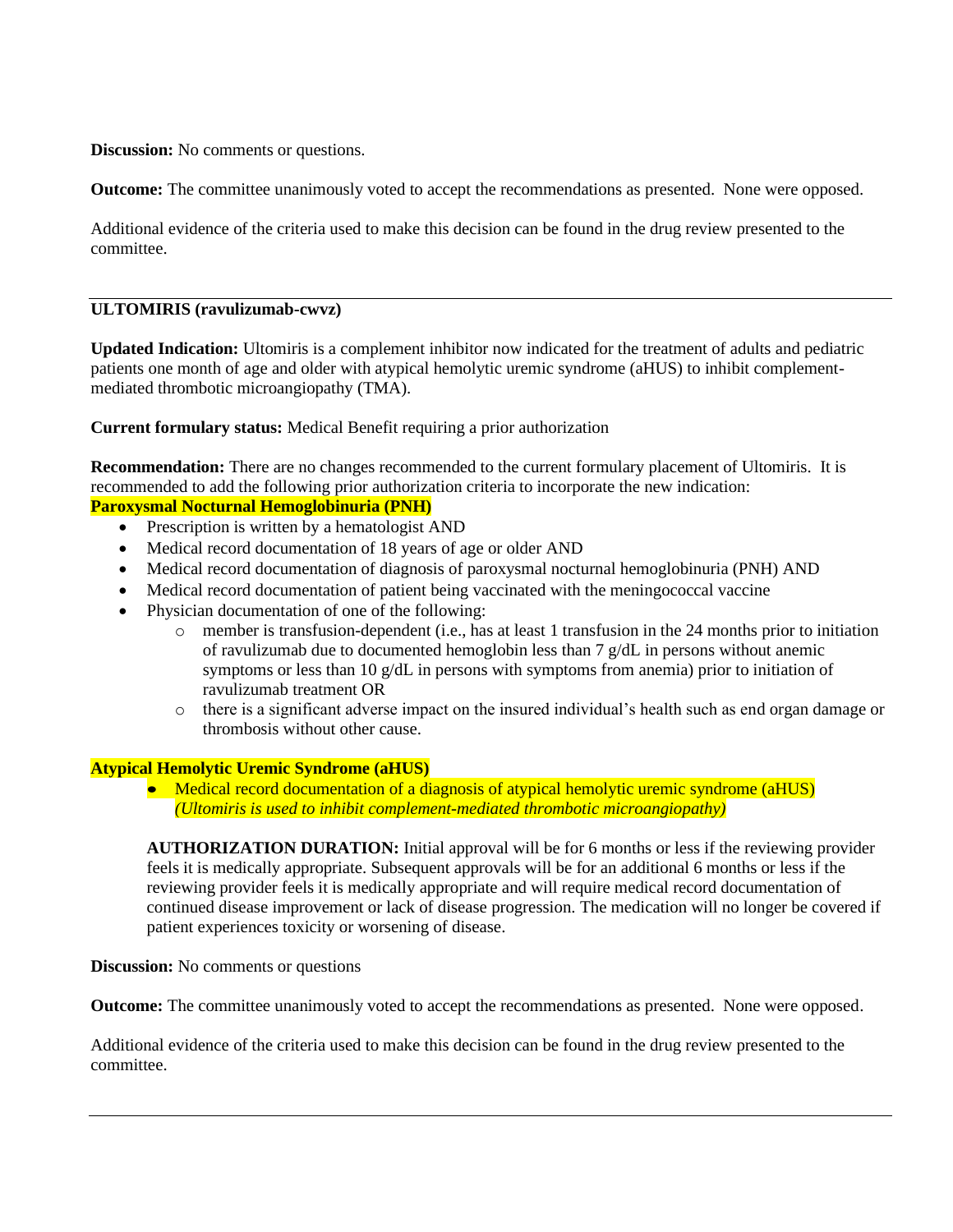## **UPDATES VACCINE RECOMMENDATIONS**

Pharmacists in the state of Pennsylvania are authorized to administer vaccines to patients 18 years and older (9 years and older for influenza vaccine). In order to improve accessibility, it is recommended that the following vaccines be set-up to pay as preventative services in the pharmacy claims system. Age and quantity limit restrictions are recommended for each product.

#### **Recommendations:**

| <b>VACCINE</b>                                                    | AGE RESTRICTION RECOMMENDATIONS       | <b>QUANTITY LIMIT RECOMMENDATIONS</b> |
|-------------------------------------------------------------------|---------------------------------------|---------------------------------------|
| <b>ADACEL TDAP</b><br>(DIPH, PERTUSS (ACELL), TET VAC/PF          | 18 years up to and including 64 years |                                       |
| <b>BEXSERO</b><br>(MENINGOCOCCAL B VACCINE, 4-COMP)               | 18 years up to and including 25 years | 1 mL (2 doses) per lifetime           |
| <b>BOOSTRIX TDAP</b><br>(DIPHTH, PERTUSS (ACELL), TET VAC)        | 18 years and up                       |                                       |
| <b>ENGERIX-B ADULT</b><br>(HEPATITIS B VIRUS VACCINE/PF)          | 20 years and up                       | 8 mL (4 doses) per lifetime           |
| ENGERIX-B PEDIATRIC-ADOLESCENT<br>(HEPATITIS B VIRUS VACCINE/PF)  | 18 years up to and including 19 years | 1.5 mL (3 doses) per lifetime         |
| <b>GARDASIL 9</b><br>(HPV VACCINE 9-VALENT/PF)                    | 18 years up to and including 45 years | 1.5 mL (3 doses) per lifetime         |
| <b>HAVRIX</b><br>(HEPATITIS A VIRUS VACCINE/PF)                   | 19 years and up                       | 2 mL (2 doses) per lifetime           |
| <b>HAVRIX</b><br>(HEPATITIS A VIRUS VACCINE/PF)                   | 18 years only                         | 1 mL (2 doses) per lifetime           |
| <b>HEPLISAV-B</b><br>(HEPATITIS B VACCINE/CPG1018/PF)             | 18 years and up                       | 1 mL (2 doses) per lifetime           |
| <b>MENACTRA</b><br>(MENING VAC A,C,Y,W-135 DIP/PF)                | 18 years up to and including 55 years | 1 mL (2 doses) per lifetime           |
| MENVEO*<br>(MENING VAC A,C,Y,W-135 DIP/PF)                        | 18 years up to and including 55 years | 2 kits (2 doses) per lifetime         |
| *SUPPLIED AS A KIT                                                |                                       |                                       |
| M-M-R II VACCINE<br>(MEASLES, MUMPS, RUBELLA VACC/PF)             | 18 years and up                       | 1 mL (2 doses) per lifetime           |
| PNEUMOVAX 23<br>(PNEUMOCOCCAL 23-VAL P-SAC VAC)                   | 18 years and up                       | 1.5 mL (3 doses) per lifetime         |
| PREVNAR 13<br>(PNEUMOC 13-VAL CONJ-DIP CRM/PF)                    | 18 years and up                       | 0.5 mL (1 dose) per lifetime          |
| RECOMBIVAX HB<br>(HEPATITIS B VIRUS VACCINE/PF)                   | 20 years and older                    | 1.5 mL (3 doses) per lifetime         |
| <b>RECOMBIVAX HB</b><br>(HEPATITIS B VIRUS VACCINE/PF)            | 18 up to and including 19 years       | 3 mL (3 doses) per lifetime           |
| RECOMBIVAX HB DIALYSIS<br>(HEPATITIS B VIRUS VACCINE/PF)          | 18 years and older                    | 3 mL (3 doses) per lifetime           |
| SHINGRIX*<br>(VARICELLA-ZOSTER GE/AS01B/PF)<br>*SUPPLIED AS A KIT | 50 years and older                    | 2 kits (2 doses) per lifetime         |
| <b>TDVAX</b><br>(TETANUS, DIPHTHERIA TOX, ADULT)                  | 18 years and up                       |                                       |
| <b>TENIVAC</b><br>(TETANUS-DIPHTHERIA TOXOIDS/PF)                 | 18 years and up                       |                                       |
| <b>TRUMENBA</b><br>(N.MENINGITIDIS B, LIPID FHBP RC)              | 18 up to and including 25 years       | 1.5 mL (3 doses) per lifetime         |
| <b>TWINRIX</b><br>(HEPATITIS A AND B VACCINE/PF)                  | 18 years and up                       | 4 mL (4 doses) per lifetime           |
| VAQTA<br>(HEPATITIS A VIRUS VACCINE/PF)                           | 18 years only                         | 1 mL per lifetime                     |